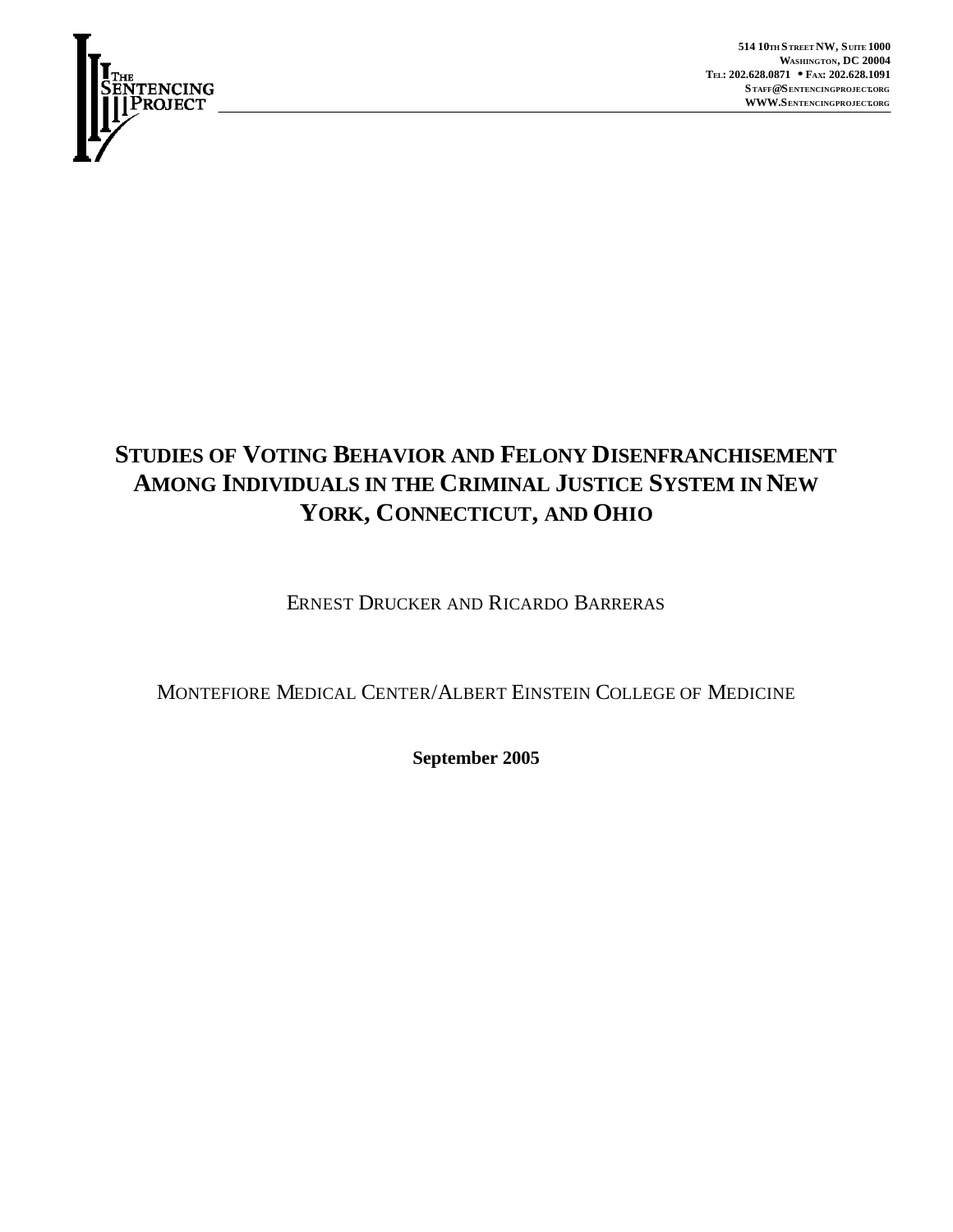This report was written by Ernest Drucker and Ricardo Barreras, both of Montefiore Medical Center.

The Sentencing Project is a national non-profit organization engaged in research and advocacy on criminal justice policy issues. Funding for this project was made possible by support from the Ford Foundation. The Sentencing Project is a partner in the Right to Vote Campaign, a national campaign to remove barriers to voting faced by people with felony convictions. Further information can be found at www.righttovote.org

The authors would like to acknowledge support from the Jeht foundation and the Open Society Institute, along with the following organizations and individuals who collaborated in the work and provided invaluable resources: JoAnne Page, David Rothenberg, and Barry Campbell (The Fortune Society); Joyce Hamilton Henry and Kathleen Miller (DemocracyWorks); Maureen Price-Boreland (Community Partners in Action); and Molly Weiser (the Racial Fairness Project).

Ricardo Barreras was supported as a postdoctoral fellow in the Behavioral Sciences Training in Drug Abuse Research program sponsored by Medical and Health Research Association of New York City, Inc. (MHRA) and the National Development and Research Institutes (NDRI) with funding from the National Institute on Drug Abuse (5T32 DA07233). Points of view, opinions, and conclusions in this paper do not necessarily represent the official position of the U.S. Government, Medical and Health Association of New York City, Inc. or National Development and Research Institutes.

Copyright © 2005 by The Sentencing Project. Reproduction of this document in full or part in print or electronic format only by permission of The Sentencing Project.

For further information:

The Sentencing Project 514 10th St. NW Suite 1000 Washington, D.C. 20004 (202) 628-0871 www.sentencingproject.org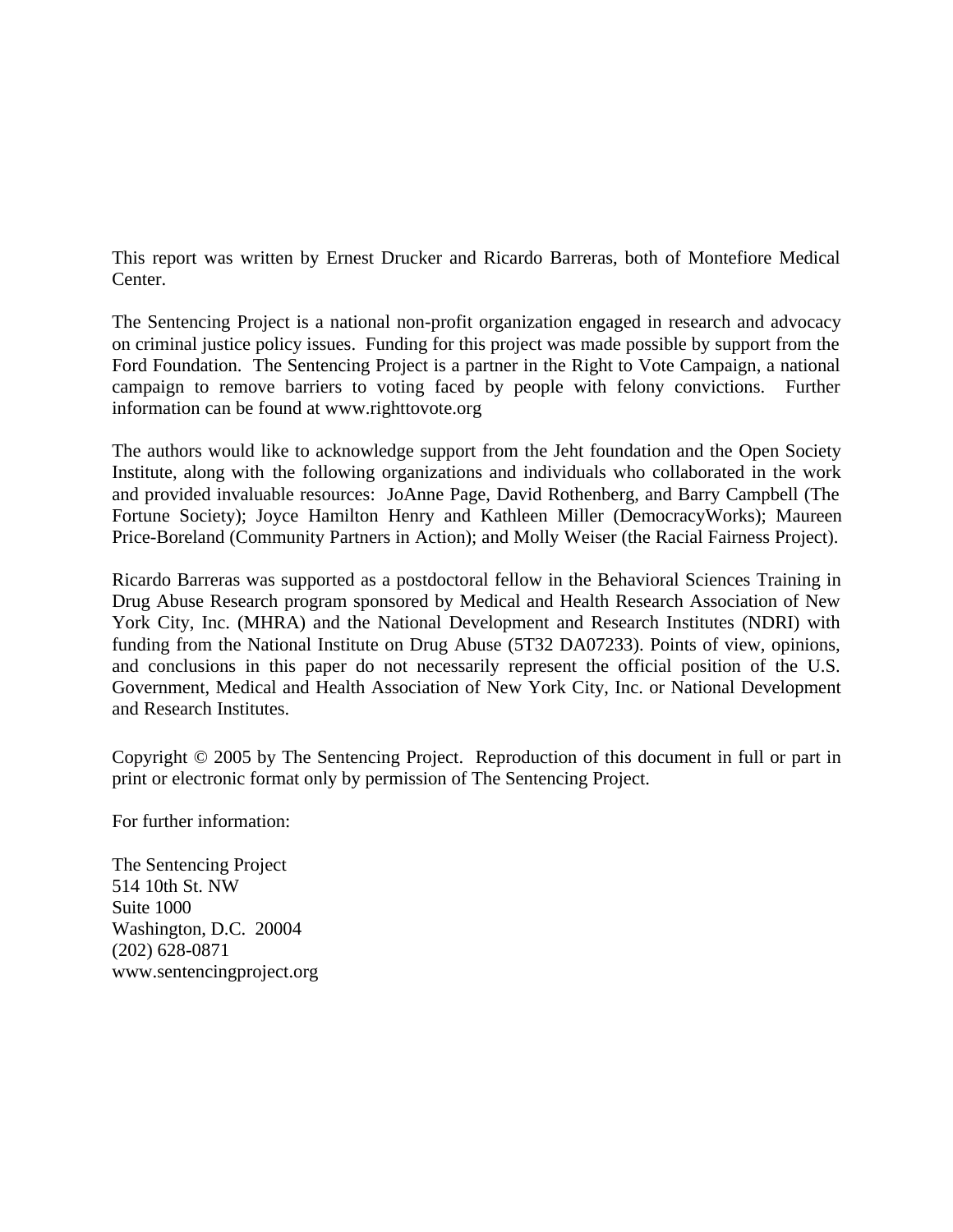## **Introduction**

This report outlines the findings of research examining key dimensions of felon disenfranchisement – the laws (varying by state) that temporarily or permanently take away voting rights following a felony conviction. These studies build on the growing body of literature (Uggen & Manza, 2002; Fellner & Mauer, 1998*)* assessing the collective impact of laws on people with felony convictions in the US – affecting over four million individuals in 2004. This issue has received growing attention in the past decade as its large scale, the extent of racial disparities, and its consequences for the electoral process have become more fully understood. The study by Uggen and Manza has done much to bring attention to this issue by demonstrating the potential impact of felony disenfranchisement laws on electoral outcomes in many states and at the national level, most famously in the presidential race of 2000 where the Florida outcome was decided by 537 votes while over 600,000 voters, disproportionately African American, were disenfranchised.

Most of the previous research into felon disenfranchisement has examined the consequences of *de jure* (legal) disenfranchisement. However, our research strongly suggests that the effect of these laws extends beyond those who are legally disenfranchised – leading to a *de facto* disenfranchisement of many eligible voters. A recent study published by the University of Virginia Law School (2003) suggests that the effects of felony disenfranchisement laws may spill over to populations of non-disenfranchised people, finding that general voting rates, particularly in African American communities, in the states with more restrictive laws are lower than in those with less severe laws.

Further, some recent reports have documented the lack of knowledge of felon disenfranchisement laws among both persons with felony convictions and those who work with them (parole and corrections officers, social workers), including election officials in Ohio, Pennsylvania, and New York. And there are few mechanisms in place upon completion of their period of disenfranchisement to inform persons who have lost their rights about what measures they must take to restore them and vote again*.* Much anecdotal evidence from those who work with this population has highlighted the level of misinformation about voting rights that exists. Not everyone who is now, or has ever been, in the criminal justice system necessarily becomes ineligible to vote and many people who have been convicted of crimes are currently eligible to vote. In all but 13 states in which some or all persons remain prohibited from voting after the completion of sentence people can vote once they complete their sentence to prison and parole, and in two states (Vermont and Maine, as well as in Puerto Rico) prisoners may vote while still incarcerated. In addition, in a number of states, persons on probation or parole, and those in jail awaiting trial (or serving sentences for misdemeanors), are generally eligible to vote.

Finally these rules are being examined and change has occurred in many states. For example, Iowa's governor has recently issued an executive order restoring the right to vote to all persons who have completed supervision, while Alabama legislators recently passed a bill permitting expedited restoration for most offenders upon completion of sentence. Table 1 outlines the voting laws for the three states in this study. The principal difference in felony disenfranchisement laws across these three states is that people on parole are allowed to vote in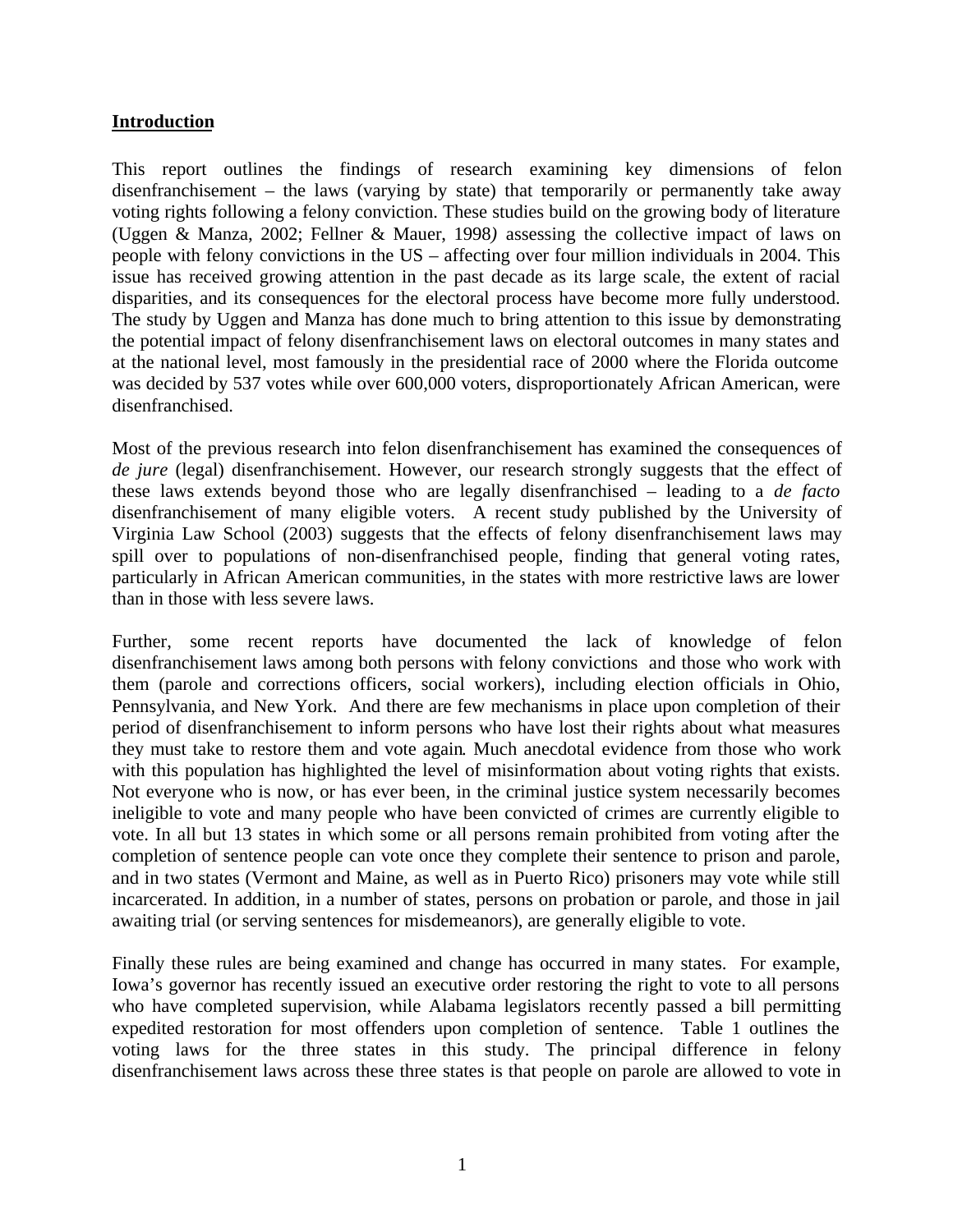Ohio, but not in New York or in Connecticut (which restored voting rights to probationers in 2002).

| <b>Table 1: State Policies on Felony Disenfranchisement</b> |        |        |                   |  |  |  |  |
|-------------------------------------------------------------|--------|--------|-------------------|--|--|--|--|
| <i>State</i>                                                | Prison | Parole | Probation         |  |  |  |  |
| New York                                                    | FD     | FD     | None              |  |  |  |  |
| Connecticut                                                 | FD     | FD     | None (since 2002) |  |  |  |  |
| Ohio                                                        | FD     | None   | None              |  |  |  |  |

While previous research has demonstrated the collective impact of having large numbers of voters (disproportionately Black and Latino) legally disenfranchised, little is known about how populations involved with the criminal justice system (many of whom are legally eligible to vote) understand the ways in which they are affected and what they know about restoring their voting eligibility. The research reported here aims to build on these accounts and complement the growing body of studies on felony disenfranchisement in three ways:

- **·** Most previous studies were concerned with enumerating the prevalence rates of legal (*de jure*) disenfranchisement and examining this phenomenon in cross sectional studies. We have studied the longitudinal impact of voting eligibility after disenfranchisement, measured over an individual's voting lifetime, and calculated the proportion of that person's voting life lost to felony disenfranchisement.
- Examining the widely held belief that "these people don't vote anyway," our research surveyed voter registration and voting behavior before and after periods of disenfranchisement, as well as interest in voting during periods of eligibility.
- **·** In order to assess the extent of *de facto* disenfranchisement, we have analyzed how well the applicable laws are understood (or misunderstood) by the affected population, as well as their beliefs about how these rules affect their future right to vote.

To achieve these objectives the current study examines voting histories and individual knowledge and attitudes about disenfranchisement among samples of persons currently or formerly under correctional supervision in three states: New York, Connecticut, and Ohio. These surveys were conducted in the summer and fall of 2004 in collaboration with community based organizations in each state. Access to the samples included in our studies was gained through these collaborations and their programs that provide services and support to persons with felony convictions, many of whom are currently, or have been, affected by their state's felony disenfranchisement laws.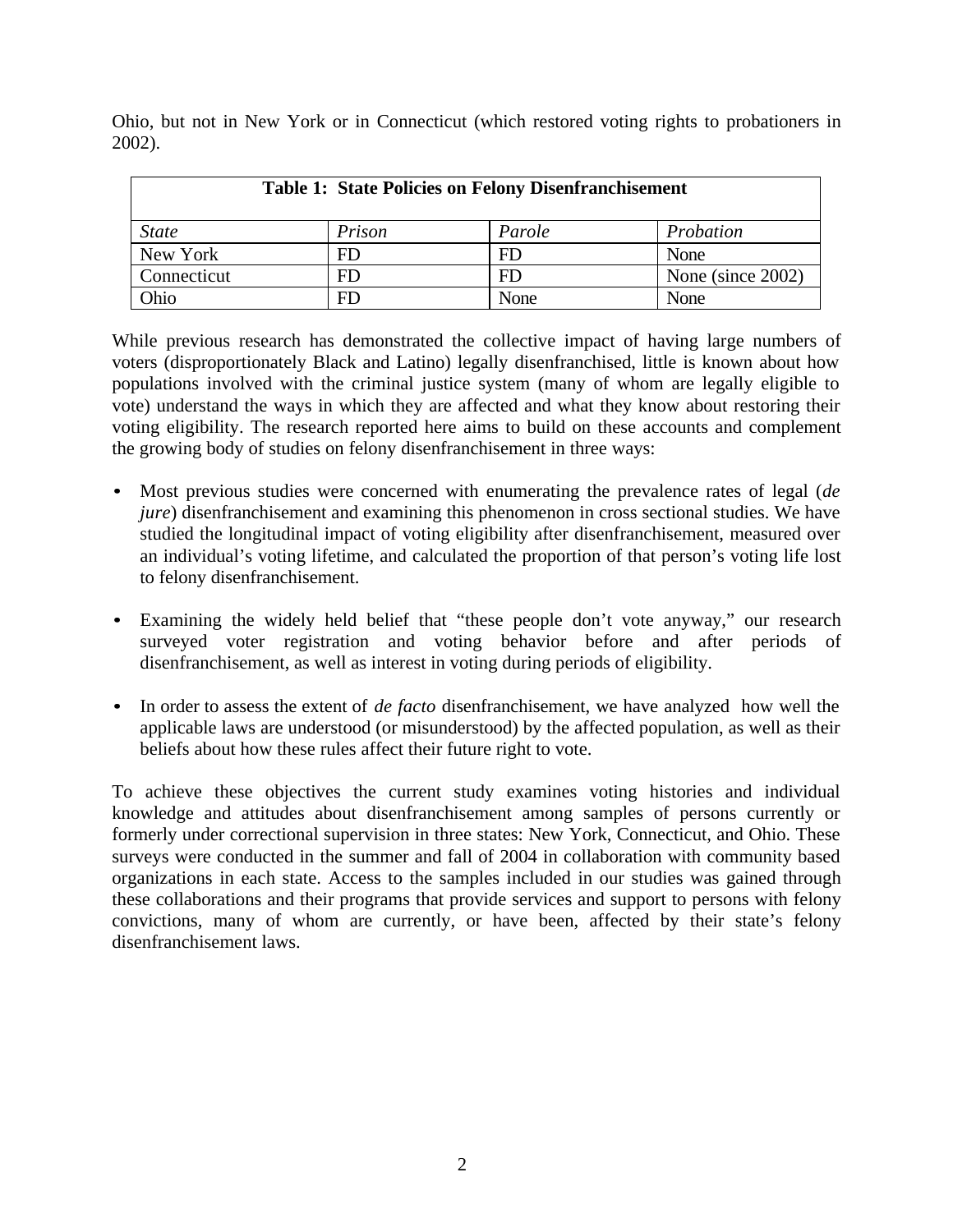## **Specific Research Questions**

- **1.** *What is this sample population's felony disenfranchisement history?*: Determine the proportion of these individual's adult lives in which they have been legally disenfranchised (the cumulative impact of felony disenfranchisement on individuals over time) and how this experience is distributed across different populations.
- **2.** *What are the registration and voting histories of this sample population prior to and after their individual periods of disenfranchisement*? What proportion ever registered and voted before and after periods of ineligibility and, if they do re-register, is there a time gap between the end of their period of *de jure* disenfranchisement and their resumption of registration/voting?
- 3. *What is this sample population's knowledge of disenfranchisement laws, what are their sources of information about those laws, and what are their current attitudes about voting?* To what extent is this population aware of applicable disenfranchisement laws and to what extent are they misinformed?
- *4. What are this sample population's intentions about future voting and political interest and orientation?* Do they plan to vote in the next election, do they have a political affiliation or favor one party?

## **Methodology**

## Instruments and Procedures

For our research we have employed a new methodology to quantify an individual's lifetime exposure to disenfranchisement and assess patterns of ineligibility over the course of their adult lives. The criminal justice calendar (CJCal) is an interview instrument that we have developed and used to survey over 300 individuals with histories of criminal justice involvement. The CJCal retrospectively collects detailed chronological data on an individual's criminal justice involvement. The main component of the instrument is a year-by-year calendar (beginning in 1950 and ending with the current year). For each year, there are five different forms of criminal justice involvement – juvenile detention, probation, parole, jail, and prison. Participants are asked to identify every year of their life in which they have been under some form of correctional supervision, and to indicate that specific type for each year. For example, if they were on probation from 1978 to 1982, they would check probation for each of those five years. They are asked to do the same for each episode of criminal justice involvement during their lifetime.

In the current study, we have used a brief self administered version of the CJCal to collect and assemble data establishing the association between periods of disenfranchisement (prison, and/or parole or probation, depending on state law) and voting and registration histories of the sample population. This system allows us to calculate each individual's disenfranchisement history (in the calendar format) and link it to registration and voting both prior to disenfranchisement and after legal entitlement to restoration of voting eligibility. This also allows calculation of each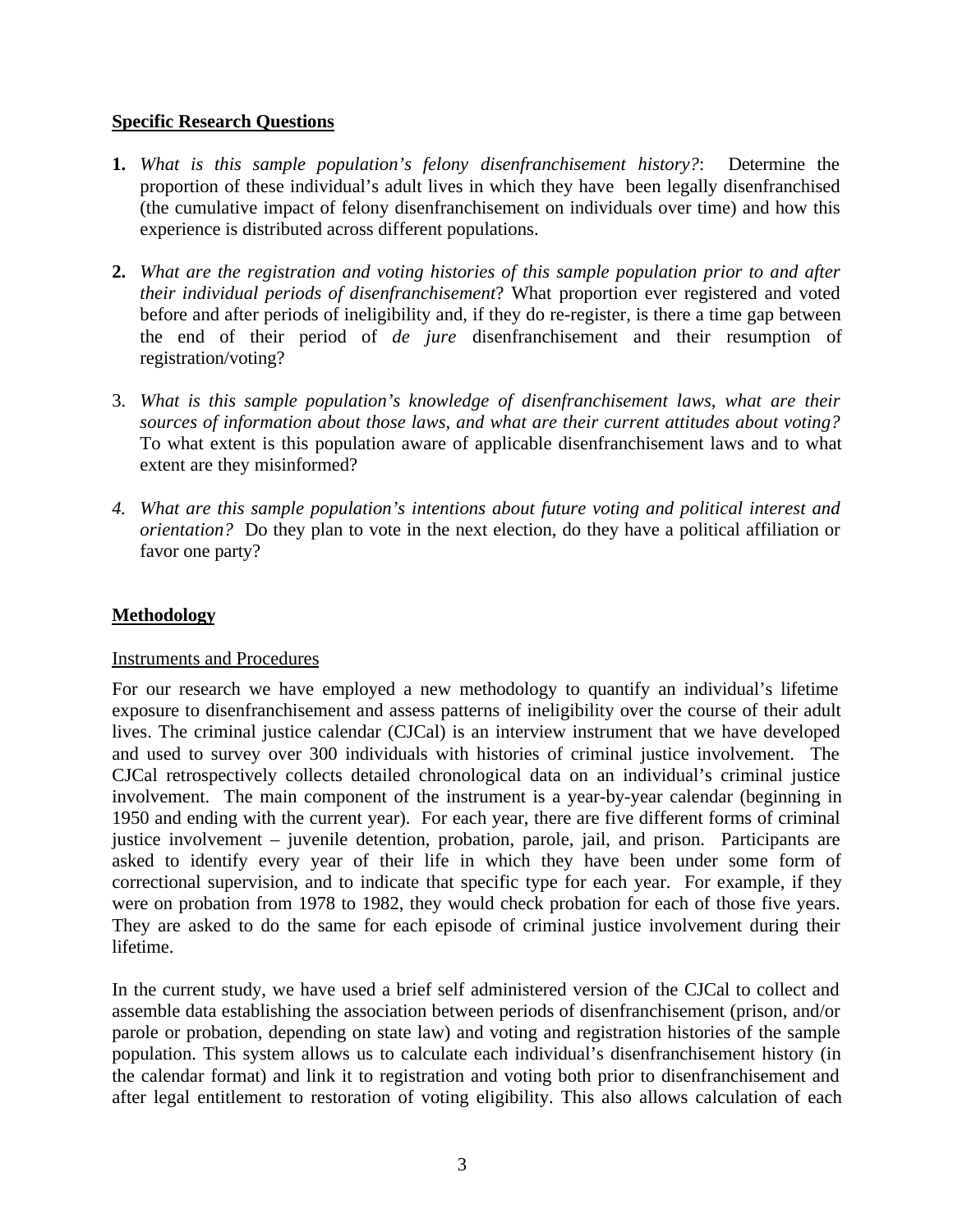individual's (and the entire population's) percentage of "voting eligible life" (years >18) that has been lost to disenfranchisement.

The calendar methodology is not limited to assessing criminal justice histories. Most events in people's lives can be assessed through the calendar as well. In the current study, we assessed voting histories in the same manner as criminal justice histories. Participants were asked if they had ever been registered to vote, and if so, if they had voted. They were asked to locate the years when they were both registered to vote and when they voted. In order to aid with the recall of the years that they voted, the researchers had a list of all election winners in the presidential, mayoral and gubernatorial races, along with the year in which the election occurred. In testing the instrument, it became clear that recall of the actual races and the winners of the election was much easier than of the year of the actual election. Therefore, having this information made it possible to pinpoint the specific years (and, in some cases, elections) in which they voted.

In addition to the CJCal items, we surveyed demographic characteristics, attitudes toward voting, political party preferences, intentions to vote in the future, and knowledge about voting laws. Knowledge of disenfranchisement was assessed by a series of true/false questions, such as "you are not eligible to vote if you: 1) are currently on parole; 2) are currently on probation; and 3) have ever been arrested."

## Sample Participants

Data collection was conducted in collaboration with organizations that provide services and advocacy for individuals under criminal justice supervision. These organizations include the Fortune Society in New York City, Community Partners in Action, in collaboration with DemocracyWorks, both in Connecticut, and the Racial Fairness Project, in Cleveland. The sample consisted of 334 individuals under various forms of criminal justice supervision.

The Connecticut sample consisted of 118 clients receiving services from Community Partners in Action (CPA), the longest-running service provider for offenders in the state. Data collection was carried out by staff of both CPA and DemocracyWorks (an organization that has led a coalition of groups dedicated to restoring voting rights to those disenfranchised because of criminal convictions), and occurred in three different CPA sites across Connecticut-- Bridgeport, Hartford and Waterbury. The data collection sessions ranged in size from three to nine individuals.

The New York sample consisted of 138 surveys of individuals with current or past histories of criminal justice involvement who were either clients or staff members at the Fortune Society in New York City, one of the largest social service and advocacy agencies for persons with criminal convictions in Manhattan. Data was collected from three different sites: two in midtown Manhattan and the Fortune Academy, located in Harlem, which is a temporary housing and transitional facility for persons reentering society after serving time in prison.

The Ohio sample consisted of 78 individuals currently in custody surveyed from three different jails in Cleveland, two of which were in Cuyahoga County and the other in Huron County. The Ohio surveys only included a subset of questions from the surveys that were conducted in New York and Connecticut because of logistical reasons that limited the amount of time that inmates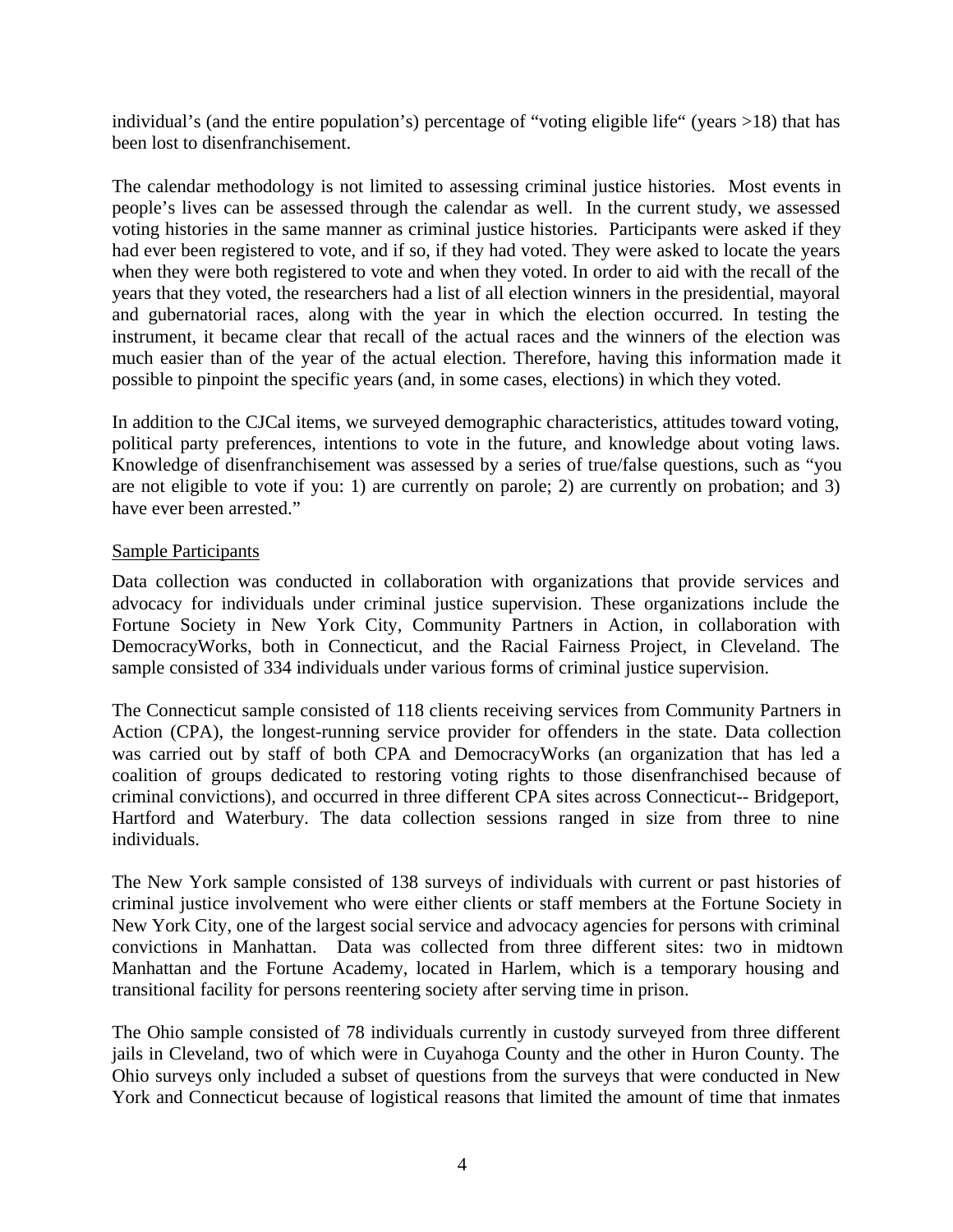in the jails could spend with interviewers. The surveys were conducted in collaboration with workers from the Racial Fairness Project, along with staff and clients from the Fortune Society, who were engaged in a voter registration and information campaign at the local jails. It is important to note that the Ohio sample included many people who had voluntarily agreed to participate in a previous workshop on voting. Therefore, this group is likely to have higher voting rates and more interest than the general jail population.

## Sample Differences

Some demographic differences between these samples need to be highlighted, since voting rates vary significantly by such factors as race and ethnicity, age, and education level. One of the most substantial differences by state is in the age variable, with the oldest average in New York City, 36, as compared to an average age of 29 in Connecticut and 30 in Ohio. Furthermore, the Connecticut sample has the largest number of young people in the  $18 - 24$  year range (see Table 1). Connecticut also had the highest percentage of males, and more people with less than a high school degree. There were additional state-based racial and ethnic differences, but no clear patterns emerged.

| Table 2: Sample Characteristics (%)                          |                  |      |      |      |         |           |       |        |       |
|--------------------------------------------------------------|------------------|------|------|------|---------|-----------|-------|--------|-------|
| <i>State</i><br>Gender<br>Race/Ethnicity<br>Education<br>Age |                  |      |      |      |         |           |       |        |       |
|                                                              | $\boldsymbol{M}$ | W    |      | H    | $18-24$ | $25 - 44$ | $45+$ | $<$ HS | $HS+$ |
| <b>CT</b>                                                    | 88.1             | 38.1 | 25.4 | 30.5 | 40.7    | 49.2      | 9.3   | 39.8   | 60.2  |
| <b>NY</b>                                                    | 78.6             | 7.6  | 51.0 | 30.3 | 24.6    | 42.1      | 11.0  | 37.2   | 62.8  |
| <b>OH</b>                                                    | 73.3             | 33.3 | 49.3 | 6.7  | 36.0    | 44.0      | 10.7  | 28.0   | 72.0  |

# **Results**

# Percent of Voting Life Lost To Felony Disenfranchisement

The first set of analyses assessed the number of years that offenders were legally disenfranchised according to applicable laws in their respective states. The survey data permitted the calculation of estimates of the proportion of voting eligible life (when 18 years and older) that individuals spent under correctional supervision, and as a result, disenfranchised.

Data were collected from the NY and Connecticut samples (but not from Ohio, where a different version of the CJCal was used that did not include these data) to calculate the impact of those states disenfranchisement laws on the sample population. Almost two-thirds (61.4%) of this sample (71.8% in CT and 49.6% in NY) had lost some proportion of their voting-eligible lives due to a felony conviction. The average number of years disenfranchised was  $3.6$  (CT = 2.8 and  $NY = 3.9$ , with a range of  $0 - 26$  years. But these values are a function of the age mix of our sample and differ for populations sampled at different points in their experience with the criminal justice system. For example, in both NY and Connecticut many study participants were first offenders on probation or in Alternative to Incarceration programs and were not subject to disenfranchisement by these states' laws.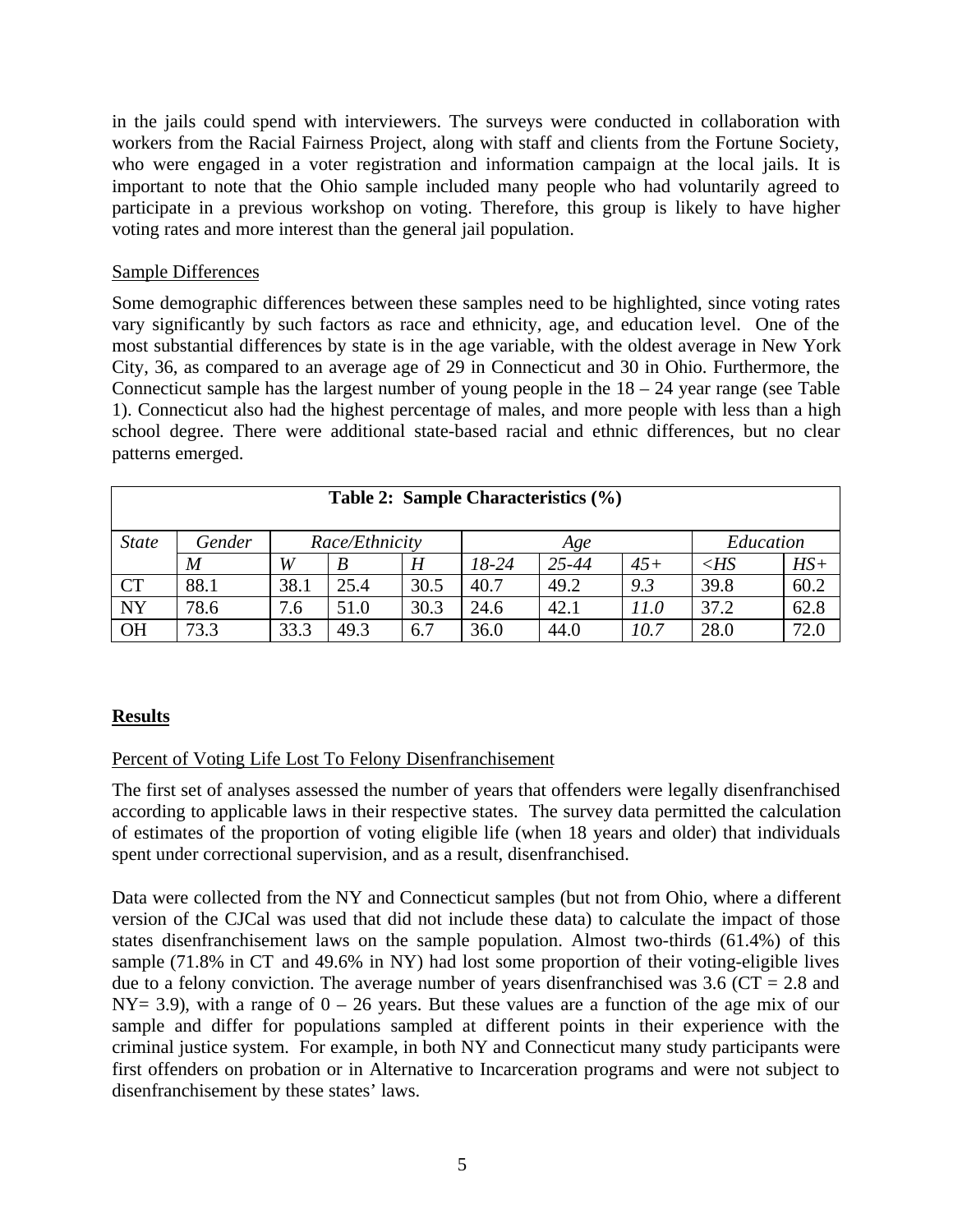Among those who had been subject to disenfranchisement, the proportion of their adult life affected by felony disenfranchisement is an indicator of the cumulative impact of disenfranchisement on their potential election participation. Table 3 shows the proportion of their adult life (when they would be eligible to vote) that has been affected by disenfranchisement. One of every six (16.8%) had been disenfranchised for half of their adult lives or more, and one of every three (34.6%) had been disenfranchised for at least one quarter of their lives.

| Table 3: Percent of Voting Life Lost (VLL) |      |                 |      |  |  |  |
|--------------------------------------------|------|-----------------|------|--|--|--|
| Percent                                    | CT   | $\overline{NY}$ | Avg. |  |  |  |
| 0%                                         | 28.2 | 50.4            | 41.6 |  |  |  |
| 25% or Less                                | 30.8 | 19.3            | 24.0 |  |  |  |
| $25\% - 50\%$                              | 21.8 | 15.1            | 17.8 |  |  |  |
| 50% or More                                | 19.2 | 15.1            | 16.8 |  |  |  |
| % of Sample with some VLL                  | 71.8 | 49.6            | 61.4 |  |  |  |

Voting History Pre- and Post-Incarceration and Felony Disenfranchisement

*Voting rates* - One of the key questions to be probed with this survey was the voting patterns of persons with a felony conviction before and after being disenfranchised. It has been widely believed that participation is quite low. As seen in Table 4, our findings indicate that the registration and voting rates of this population (in those periods when they are eligible to vote) are substantial. The percentage of participants who reported they had registered to vote sometime in their lives was 33.9% (CT), 61.9% (NY) and 57.3% (OH), with an average of 50%. The percentage that reported voting at least once in their lives was 26% (CT), 54.7% (NY) and 38.4% (OH), with an average of 39.7%.

| <b>Table 4: Registration and Voting History</b> |                |      |      |       |  |  |  |  |
|-------------------------------------------------|----------------|------|------|-------|--|--|--|--|
| <i><u><b>Ouestion</b></u></i>                   | C <sub>T</sub> | NY   | OH   | Total |  |  |  |  |
| Have you ever been registered to vote?          | 33.9           | 61.9 | 57.3 | 50.0  |  |  |  |  |
| Have you ever voted?                            | 26.0           | 54.7 | 38.4 | 39.7  |  |  |  |  |

Table 5 illustrates the differences in voting rates found among subpopulations, which echo the patterns seen in the general population, i.e. voting rates are higher among those who are older, more educated, and white.

| Table 5: Voting Rates by Age, Race, and Education |     |     |     |                                   |     |           |     |       |
|---------------------------------------------------|-----|-----|-----|-----------------------------------|-----|-----------|-----|-------|
| Race/Ethnicity                                    |     |     | Age |                                   |     | Education |     |       |
|                                                   | W   | B   | H   | 18-24<br>25-45<br>$45+$<br>$<$ HS |     |           |     | $HS+$ |
| <b>Study Sample</b>                               | 44% | 36% | 30% | 11%                               | 40% | 85%       | 29% | 47%   |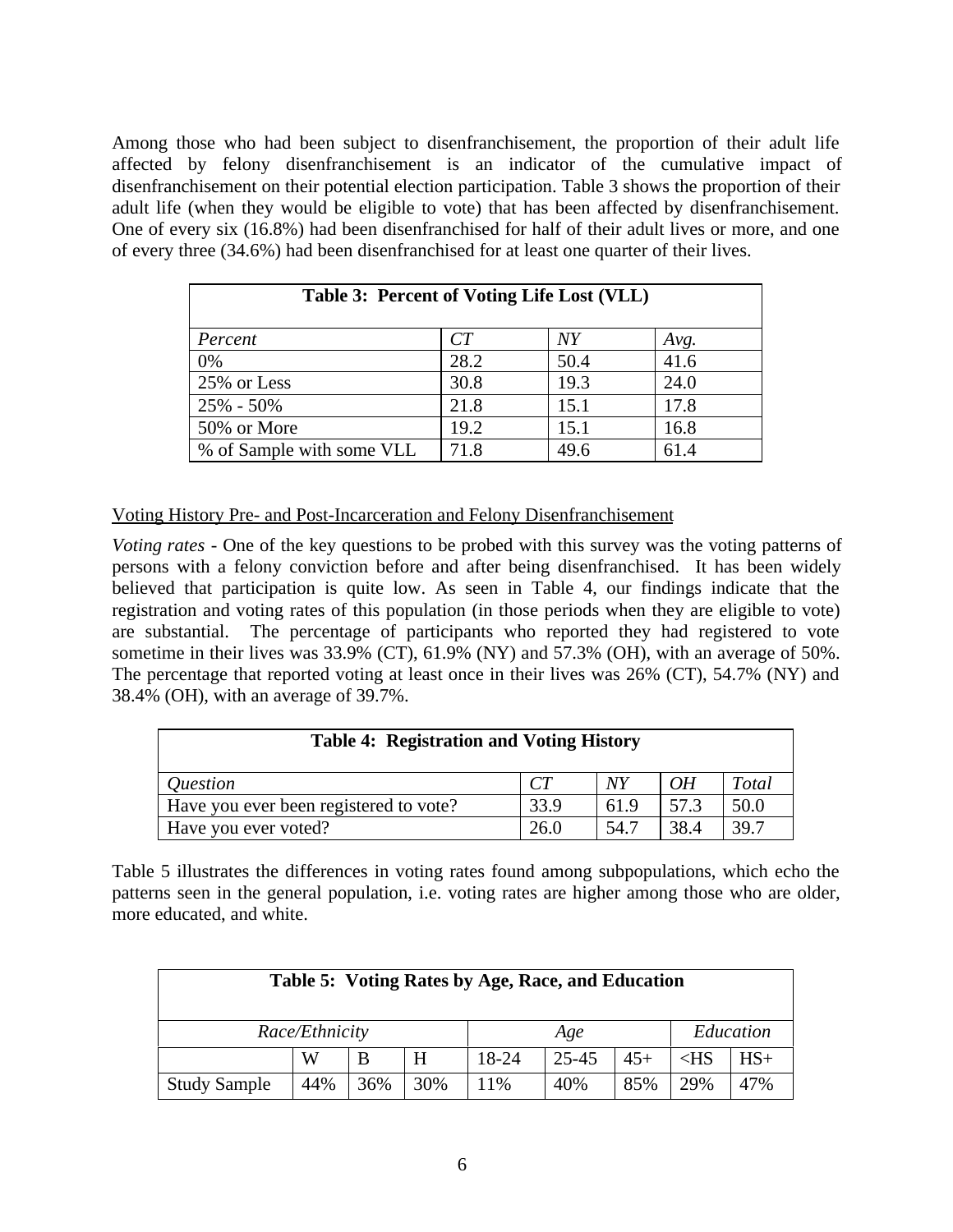*Future Intentions to Vote and Identification with a Political Party – Other findings from the* survey similarly suggest that interest in voting and, more generally, a concern for political issues, is shared by many in the sample. Table 6 shows the survey respondents' expectations of voting in the future, and having a political party affiliation. These data were collected in the summer and fall before the 2004 general election and include those who could not vote (or did not intend to vote) in that election. When these participants were asked if they were planning on registering once eligible to vote, 66.4% (CT = 50%, NY = 68.3%) of the sample said yes, and 53.4% (CT = 28.3%,  $NY = 57.2$ %,  $OH = 70.7$ %) said they were planning on voting in the upcoming presidential election. When questioned about partisan identification, 75.5% of the sample responded that they did have some party affiliation.

| Table 6: Political Affiliation and Future Intentions to Vote (% of those reporting) |                 |      |        |       |  |  |
|-------------------------------------------------------------------------------------|-----------------|------|--------|-------|--|--|
| <i><u><b>Ouestion</b></u></i>                                                       | CT <sup>-</sup> | NY   | $OH^*$ | Total |  |  |
| Intention to register once eligible to vote                                         | 50.0            | 68.3 |        | 66.4  |  |  |
| Intention to vote in upcoming presidential election                                 | 28.3            | 57.2 | 70.7   | 53.4  |  |  |
| Party affiliation                                                                   | 77.5            | 91.4 |        | 75.5  |  |  |

\* some items were not surveyed in Ohio.

*Change in voter registration after incarceration – Many observational accounts and published* reports expose significant barriers to registering after disenfranchised persons become eligible to vote again. Among those who had been incarcerated, either in jail or prison, we compared the pre and post incarceration rates of "ever registered" to "currently registered" in order to examine changes in voting eligibility and behavior. The results, shown in Table 7, indicate a substantial decrease in the current probability of electoral participation for the total sample. There is a 40% drop from "ever registered"(48.4%) and "currently registered" (29.2%).

| Table 7: Registration History and Current Registration Rates <sup>1</sup> |      |      |              |  |  |  |  |
|---------------------------------------------------------------------------|------|------|--------------|--|--|--|--|
| <i><u><b>Ouestion</b></u></i>                                             | CT   | NY   | <b>Total</b> |  |  |  |  |
| Have you ever been registered to vote?                                    | 33.9 | 61.9 | 48.4         |  |  |  |  |
| Are you currently registered to vote?                                     | 16.8 | 40.0 | 29.2         |  |  |  |  |
| Percent Reduction in Registration Rates                                   | 50%  | 33%  | 40%          |  |  |  |  |

*Misinformation regarding felony disenfranchisement laws –* We posed a series of true-false questions that assessed participants' understanding and beliefs about disenfranchisement laws.

<sup>&</sup>lt;sup>1</sup> These rates do not include OH data where participants had recently been through a voter education program and registration drive, thereby inflating registration rates.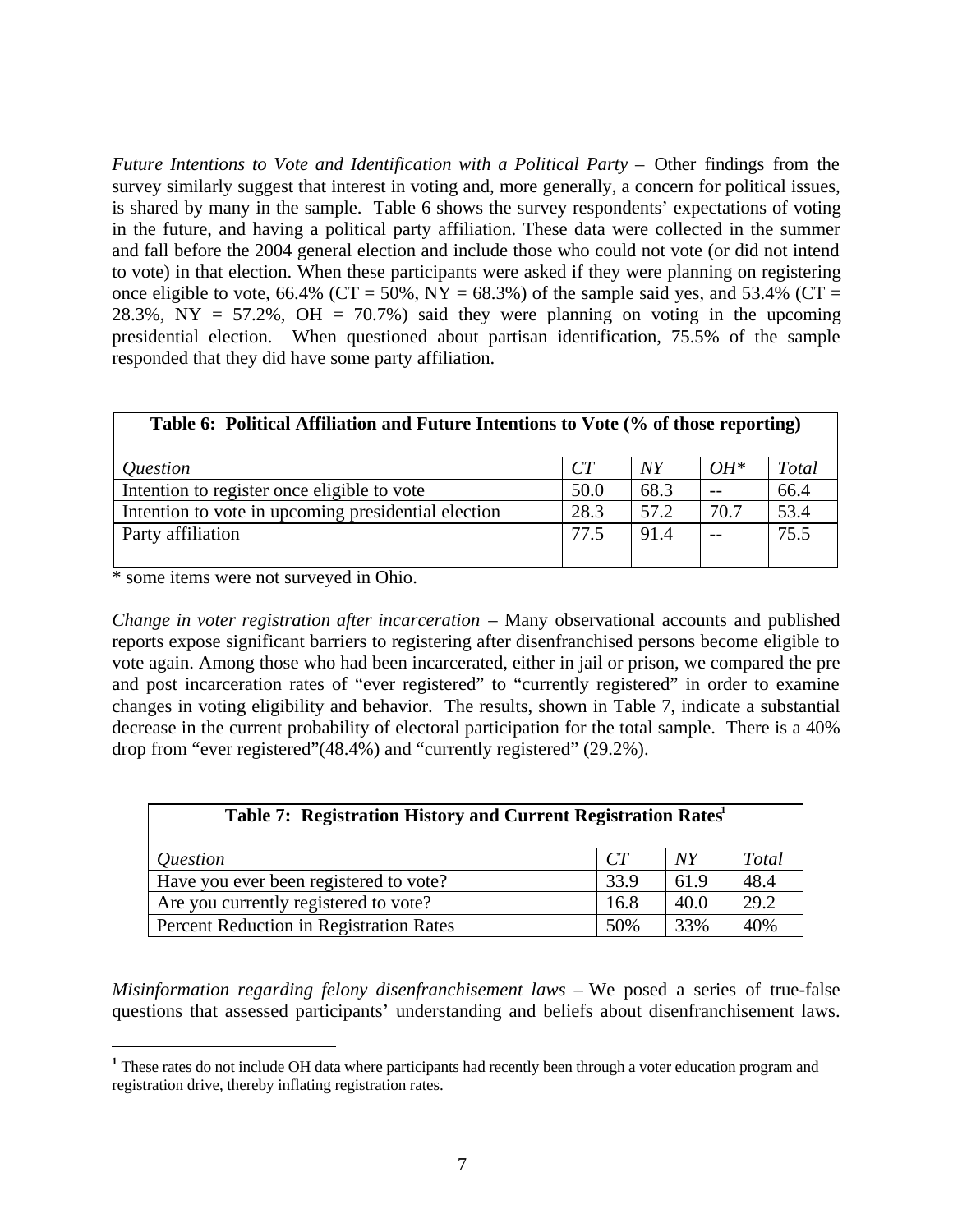Questions focused on the level of information regarding the categories of criminal justice supervision that would render an individual ineligible to vote. Questions included: "you are not eligible to vote if you have ever been arrested" or "if you have ever been in jail."

Table 8 illustrates the percentage of the sample that either answered the questions incorrectly as true or chose "don't know." Half of the sample were grossly misinformed about the manner in which felony disenfranchisement laws applied to them. For example, half the respondents did not know that one can vote while currently on probation (in all three states), and slightly over half (52.8%) did not know if ever having a previous felony conviction makes someone ineligible to vote in these states (it does not). Many did not know if a past prison sentence (32.8%), probation sentence (28.4%) or parole sentence (38.9%) made them ineligible to vote. And 31.1% either believed that a previous arrest disenfranchised them, or were not sure of the correct response.

| Table 8: Degree of Misinformation Regarding Disenfranchisement Laws:<br>Percent of Incorrect Answers and "Don't Know" Responses |      |      |       |  |  |  |  |
|---------------------------------------------------------------------------------------------------------------------------------|------|------|-------|--|--|--|--|
| "True or False: You are not eligible to vote if"                                                                                | CT   | NY   | Total |  |  |  |  |
| You have ever been convicted of a felony                                                                                        | 66.4 | 41.3 | 52.8  |  |  |  |  |
| You have ever been arrested                                                                                                     | 37.0 | 28.8 | 31.1  |  |  |  |  |
| You have ever been on parole                                                                                                    | 44.9 | 34.0 | 38.9  |  |  |  |  |
| You have ever been in jail                                                                                                      | 33.5 | 18.9 | 25.9  |  |  |  |  |
| You are currently on probation                                                                                                  | 41.4 | 57.8 | 50.0  |  |  |  |  |
| You have ever been on probation                                                                                                 | 30.2 | 27.0 | 28.4  |  |  |  |  |
| You have ever been in prison                                                                                                    | 37.4 | 29.0 | 32.8  |  |  |  |  |

Two additional questions highlight the level of misinformation among this sample. Participants were asked if they were currently eligible to vote and if they would ever be eligible to vote in the future. Table 9 shows the results of these questions, broken down by two groups: those who had been disenfranchised at some point in their lives – the "Ever Disenfranchised" (ED) group – (i.e., those that had been in prison or on parole,  $n = 122$ ) and those who had never been disenfranchised  $(n = 119)^2$  – the "Never Disenfranchised" (ND) group

Among the ED group, two-thirds either believed they were not currently eligible (41.3%) or did not know if they were eligible (26.4%). In the ND group an even greater percentage did not know if they were eligible (33.1%), and 10.2% believed they were not eligible. Similar patterns emerged for the question asking about future eligibility. While almost all will be eligible to vote, about one quarter of both groups (27.9% for the ED group and 24.7% for the ND group) either believed they would not be eligible in the future or did not know if they would be eligible. In reality (with the exception of non-U.S. citizens and a very small percentage that may have received life time parole and disenfranchisement), almost all respondents will become eligible at some point in their lives.

<sup>&</sup>lt;sup>2</sup> This analysis only includes the New York and Connecticut Samples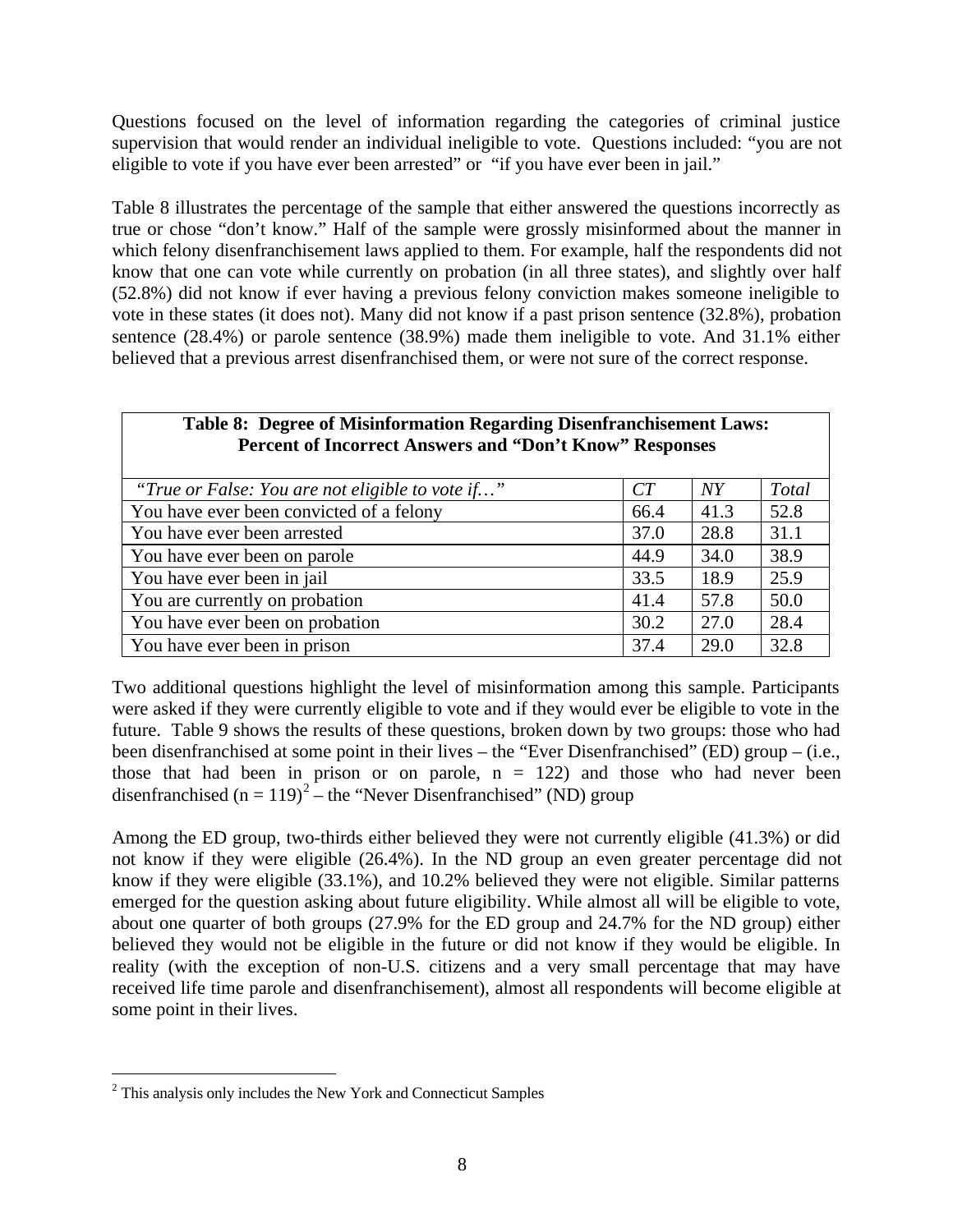# **Table 9: Beliefs about Voting Eligibility Among Those who had been Disenfranchised at Some Point in their Lives (ED Group) and Among those who had never been Disenfranchised (ND Group)**

| <i><u><b>Ouestion</b></u></i>       | Ever Disenfranchised |      |       | Never Disenfranchised |      |       |  |
|-------------------------------------|----------------------|------|-------|-----------------------|------|-------|--|
|                                     | No                   | DK   | Total | No                    | DK   | Total |  |
| Are you currently eligible to vote? | 41.3                 | 26.4 | 67.7  | 10.2                  | 33.1 | 44.3  |  |
| Will you ever be eligible to vote?  | 7.4                  | 20.5 | 27.9  | 8.6                   | 18.1 | 24.7  |  |
|                                     |                      |      |       |                       |      |       |  |

*Sources of Information of Felony Disenfranchisement Laws –* The survey also asked about where, and from whom, participants had received information regarding felony disenfranchisement laws. Table 10 illustrates that a majority (61%) report that they were never told about disenfranchisement rules by officials in the criminal justice system (judges or lawyers), or from anyone else.

| Table 10: Sources of Information Regarding Disenfranchisement Laws*                                        |           |           |           |       |  |  |  |
|------------------------------------------------------------------------------------------------------------|-----------|-----------|-----------|-------|--|--|--|
| Percent who said each of the following provided them<br>with information regarding disenfranchisement laws | <b>CT</b> | <b>NY</b> | <b>OH</b> | Total |  |  |  |
| Nobody                                                                                                     | 62.1      | 63.6      | 53.3      | 60.8  |  |  |  |
| Judge                                                                                                      | 15.5      | 9.1       | 5.3       | 10.5  |  |  |  |
| Lawyer                                                                                                     | 12.1      | 11.2      | 5.3       | 10.2  |  |  |  |
| Corrections official, police, probation, or parole                                                         | 8.6       | 11.9      | 12.0      | 10.8  |  |  |  |
| Friend, family, or acquaintance                                                                            | 13.8      | 16.8      | 14.7      | 15.3  |  |  |  |

Some respondents in Connecticut and New York indicated they had received information from more than one source (producing a column total larger than 100%), while in Ohio some respondents did not answer the question (producing a column total lower than 100%).

## **Summary of the Main Findings**

## Lifetime Loss of Voting Rights

There is a significant individual and aggregate impact of felony disenfranchisement on lifetime voting eligibility: 33%–40% of this sample's adult voting life has been lost to *de jure* disenfranchisement, and another significant portion is lost to *de facto* disenfranchisemen*t*. This is largely because many are unaware of when the period of disenfranchisement is complete.

## Voting Participation Rates

Prior to incarceration, voting and registration rates of this sample are comparable to patterns in similar demographic groups in the general population. But there is a significant drop in registration (and, consequently, voting) following legal disenfranchisement, and this *de facto* disenfranchisement may account for election non-participation rates equal to those of legal disenfranchisement.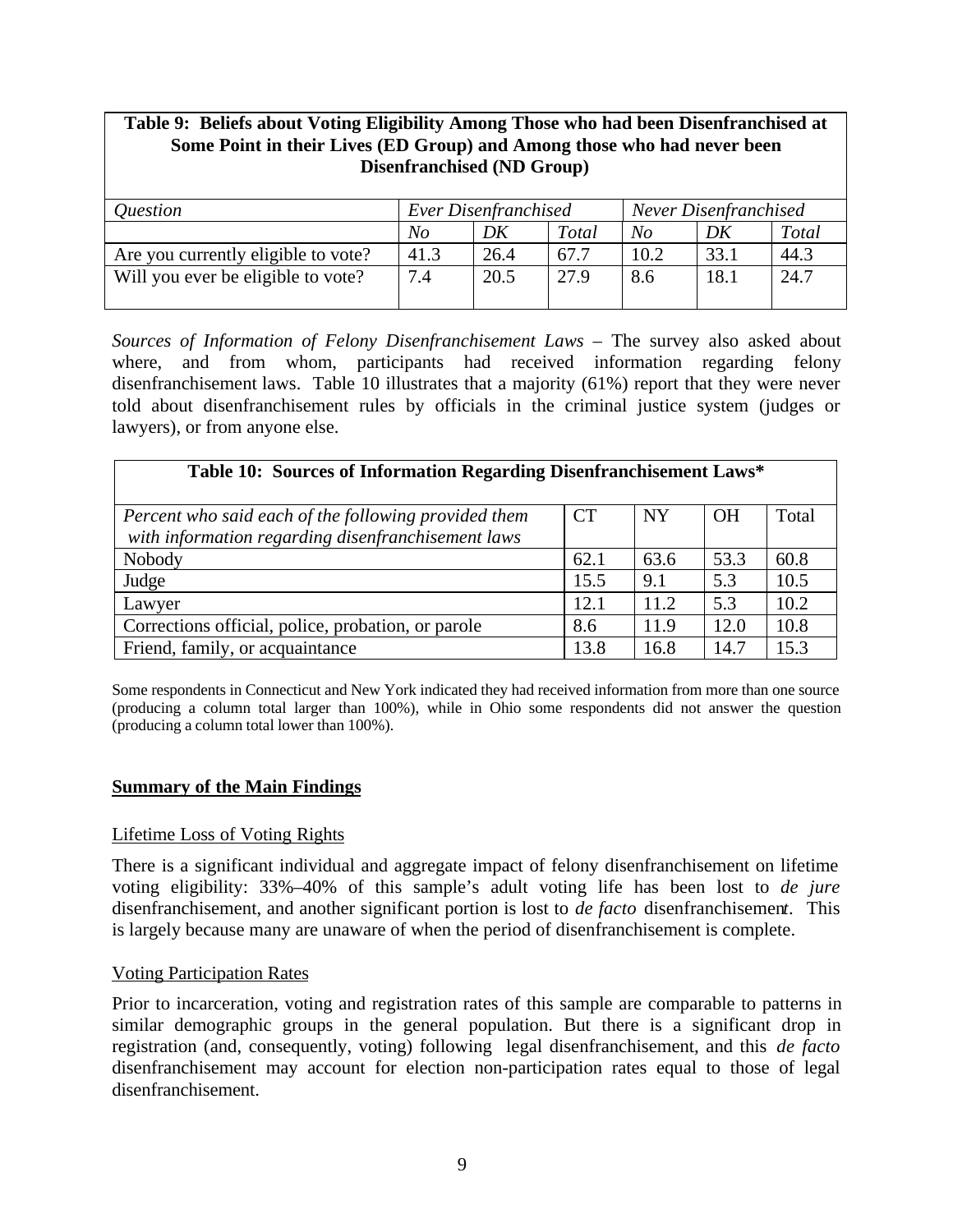## Misinformation About Eligibility

There is widespread misinformation about voting laws among the affected population. Many wrongly believe they cannot vote because they are unaware of when the period of disenfranchisement is complete and are uncertain of their rights to restore their voter eligibility. Nonetheless the sample was politically interested, with over 75% responding with a preferred political party affiliation and more than half reporting a desire to vote in future elections.

# **Conclusions and Implications**

These results present some of the first detailed data on voting patterns and beliefs among a sample of respondents who have been disenfranchised by felony convictions. In diverse criminal justice samples from three states, several important and consistent patterns develop: a predisenfranchisement history of registration and voting that is similar to comparable populations in the US; a persistence of *de facto* disenfranchisement after legal ineligibility has ended; and widespread misinformation about the severity of specific disenfranchisement rules that affect the right to vote. Because of this widespread misinformation about who is actually eligible to vote following criminal justice involvement, this *de facto* disenfranchisement serves as a multiplier of *de jure* disenfranchisement and the loss of voting rights under current laws. If there are more than 4 million people who are legally disenfranchised, there may be *an equal number who believe they are ineligible to vote,* thus depressing registration and voting participation. There are now substantial populations of eligible voters in all states with large disenfranchised populations and many may be interested in voting but are uncertain of their eligibility. The primary task is both to inform and assist eligible voters about their state laws and enable them to participate.

Most people with a current of former felony conviction are ignorant of their right to vote. While 90% of the sample knew the basic eligibility requirements for voting in the US (to be a U.S. citizen and 18 or older), they often believed that their criminal justice involvement still disenfranchised them*, even though the majority of those persons we interviewed were eligible to vote at the time*. On all questions regarding the extent of specific felony disenfranchisement laws affecting them, about half of respondents did not know their rights. Even among those persons that were legally able to vote, they generally believed that their own circumstances prohibited them from registering. Our preliminary indication of the effects of *de facto* disenfranchisement on suppressing rates of registration and voting after release confirms the now widely recognized need for more effective educational programs targeted toward reentry populations. Formal programs about voting rights and the implementation of registration efforts should be instituted in all states.

Our experience working with disenfranchised populations suggests a special role for peer education in voter registration and voting participation programs. In New York and Ohio parolees played a major role in the administration of the survey and in explaining applicable voting laws and the procedure for registration to the participants. More generally, there should be practical education about voting rights and the impact of disenfranchisement laws on the specific communities from which these populations come. These educational programs (and access to registration forms) should be offered in close proximity to release and probation/parole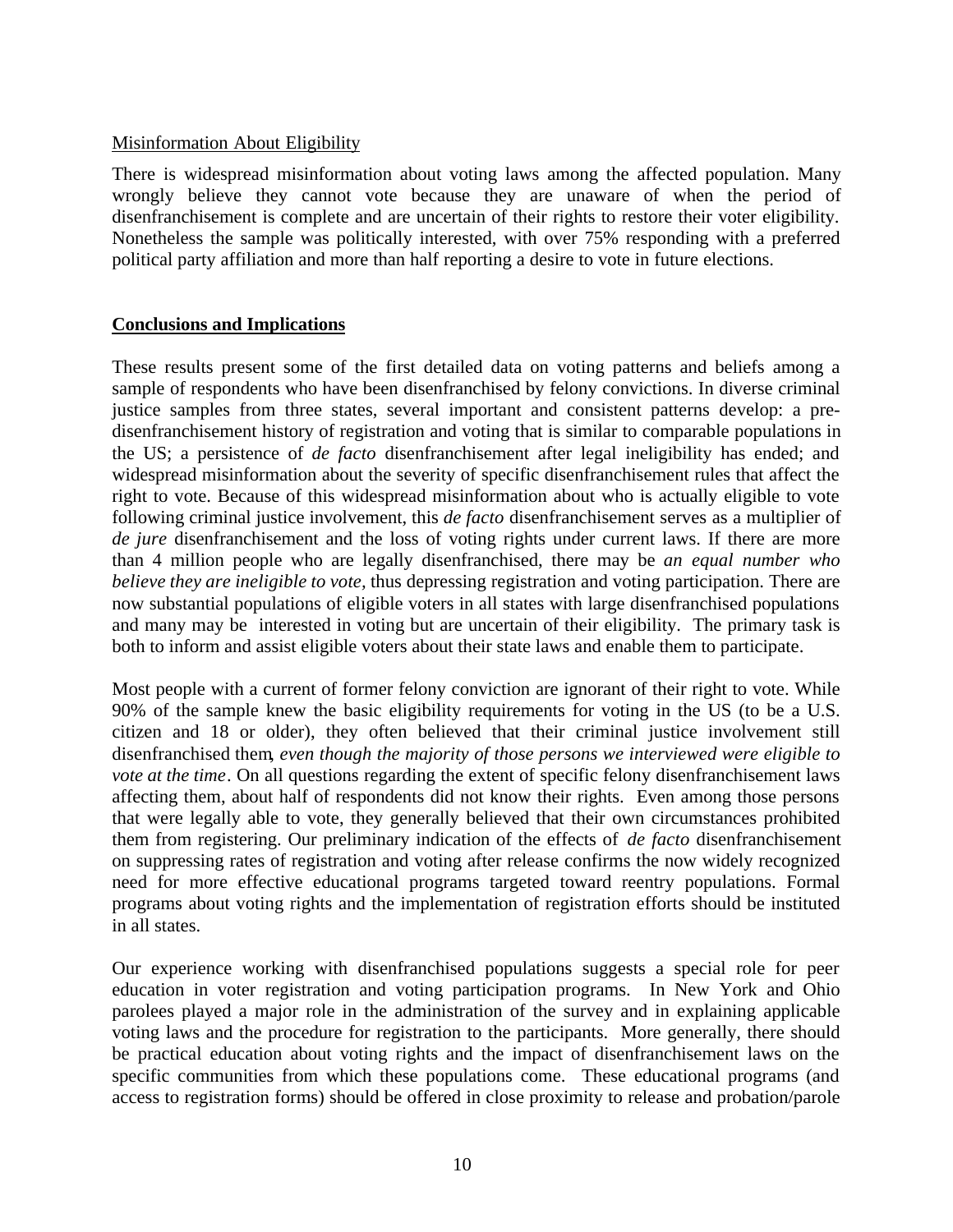programs, as well as in the many programs that work with re-entering populations in the community at the time of discharge.

## **Directions for Further Research**

There is a clear need for additional research to document registration rates and voting behavior in the periods after release from supervision and the end of *de jure* disenfranchisement. This research is feasible in many localities because registration and voting lists can be cross-matched to the lists of released populations that can be obtained or are publicly available through most state departments of correction. Officials and community service organizations need to develop and test new models for educational and outreach programs designed to provide valid information about applicable disenfranchisement rules at the time of release. Efforts that can accomplish these goals dovetail well with the evaluation of programs to register persons with felony convictions and facilitate their electoral participation. All such programs should include rigorous assessment of the outcomes in actual registration and voting rates by re-enfranchised populations.